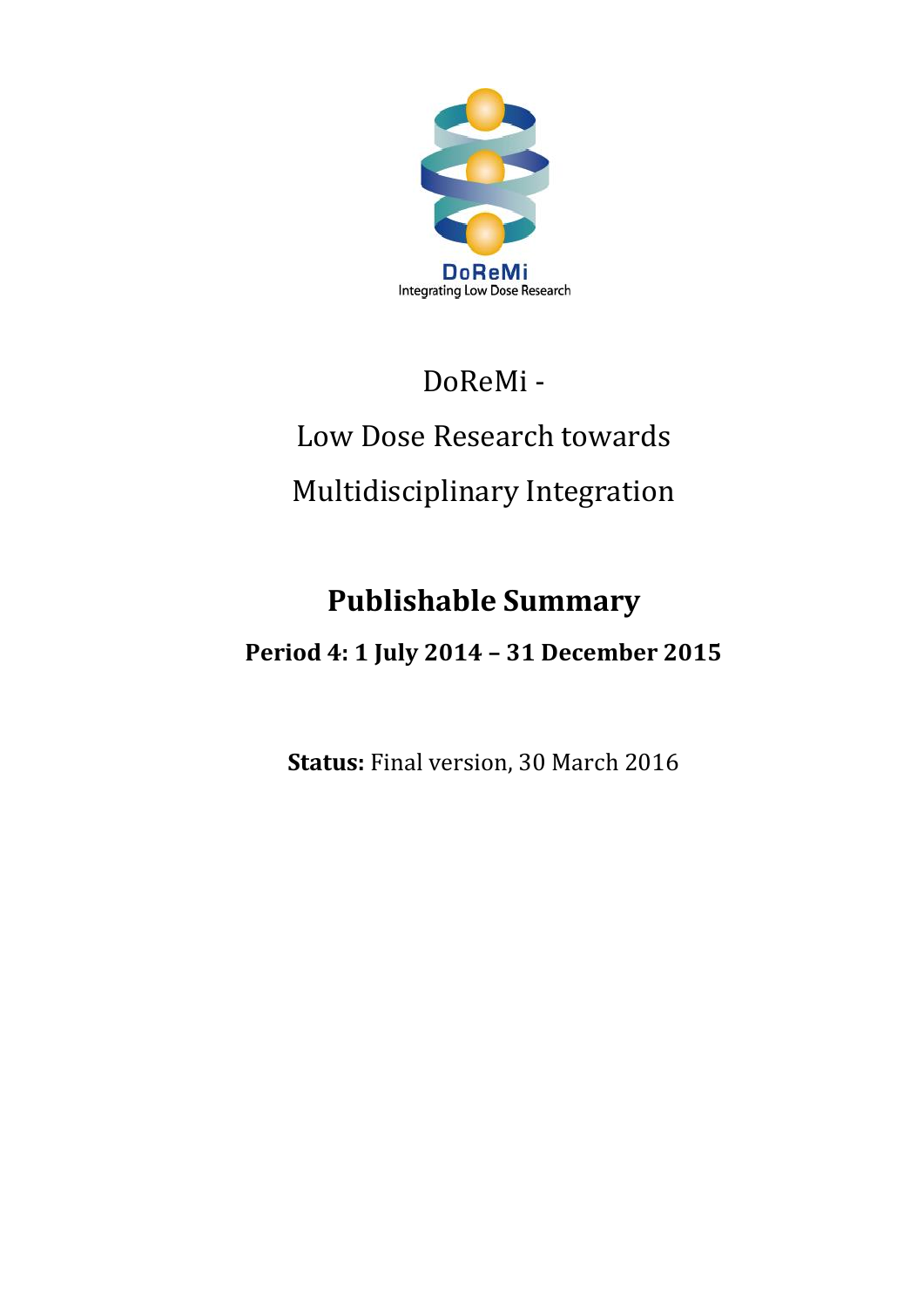#### **Publishable summary**

#### **A summary description of project context and objectives**

The aim of the DoReMi consortium has been to promote the sustainable integration of low dose risk research in Europe, in order to facilitate efforts to resolve the key policy questions identified by the 'High Level Expert Group (HLEG) on Low Dose Risk Research' ([www.hleg.de\)](file:///G:/AppData/Users/wh234853/AppData/Local/Microsoft/Documents%20and%20Settings/simon.Bouffler/simon.Bouffler/Local%20Settings/DOCUME~1/Me/LOCALS~1/Temp/DoReMi/Documents%20and%20Settings/Jacob/Local%20Settings/Temp/www.hleg.de). These questions are the shape/s of cancer doserisk relationship/s, variation in risk between individuals, differences in tissue sensitivities for cancer, effects of radiation quality, risks from internal exposures and the risks of non-cancer effects. The research activities of DoReMi have focused on the research areas identified by the HLEG as being the most promising in terms of resolving the stated key policy questions. DoReMi has provided an operational tool to continue the development of the MELODI platform (Multidisciplinary European Low Dose Risk Research Initiative) that represents the major national bodies and research programmes with a long-term commitment to low dose risk research in Europe. The Joint Programme of Activities (JPA) of DoReMi has included: (i) a Joint Programme of Research (JPR) covering the research priorities (key questions) outlined above and including the sharing and updating of existing infrastructures; (ii) a Joint Programme of Integration (JPI) to promote sustainable integration between the key players in Europe; and (iii) a Joint Programme for the Spreading of Excellence (JPSE), covering in particular knowledge management, training & mobility and the communication of significant DoReMi findings to stakeholders and policymakers. The Joint Programme of Research addressed three main topics: the shape of dose response curve for cancer, effects of individual susceptibilities and the risks of non-cancer effects. Radiation quality, internal exposures and tissue sensitivities were addressed as cross cutting themes within these main research areas. The research activities have taken a multi-disciplinary approach, including interfacing with the broader (i.e. nonradiation) biological, toxicological and epidemiological research communities. A substantial proportion of the activities of DoReMi were dedicated to the joint programme of research as DoReMi took the lead towards sustainable integration of low dose risk research in Europe. In the longer term this will aid the resolution of the key policy questions in radiation protection.

Strategic planning of DoReMi activities were carried out in close collaboration with MELODI. The long term Strategic Research Agenda (SRA) for European low dose radiation risk research has been developed by MELODI. DoReMi formulated research priorities in the Transitional Research Agenda (TRA) that focused on objectives that were feasible to achieve within the 6-year lifetime of the project and that are in areas where stimulus is needed in order to proceed with the longer-term strategic objectives of the SRA.

#### **A description of the work performed since the beginning of the project and the main results achieved so far**

Since the beginning of the DoReMi Network of Excellence in January 2010, there has been rapid progress in establishment of a European research platform to focus on questions of low dose risk. DoReMi continued the initial work of HLEG by contributing to the development of the long-term SRA of MELODI, and by establishing the more detailed shorter-term DoReMi TRA. The research agendas provided by MELODI and DoReMi have helped to identify priorities for low dose risk research not only by the organisations involved but also in national, European and global contexts. The planned enhancement of the DoReMi network through the calls for partners with new expertises resulted in the inclusion of 24 new beneficiaries. This enhanced the competence of the consortium in several key areas, by integrating research experts in biomarker identification, immunological/inflammatory pathways, and the effects of chronic low dose exposures, cataractogenesis, vascular effects, stem cells, epigenetics, novel mechanisms of genome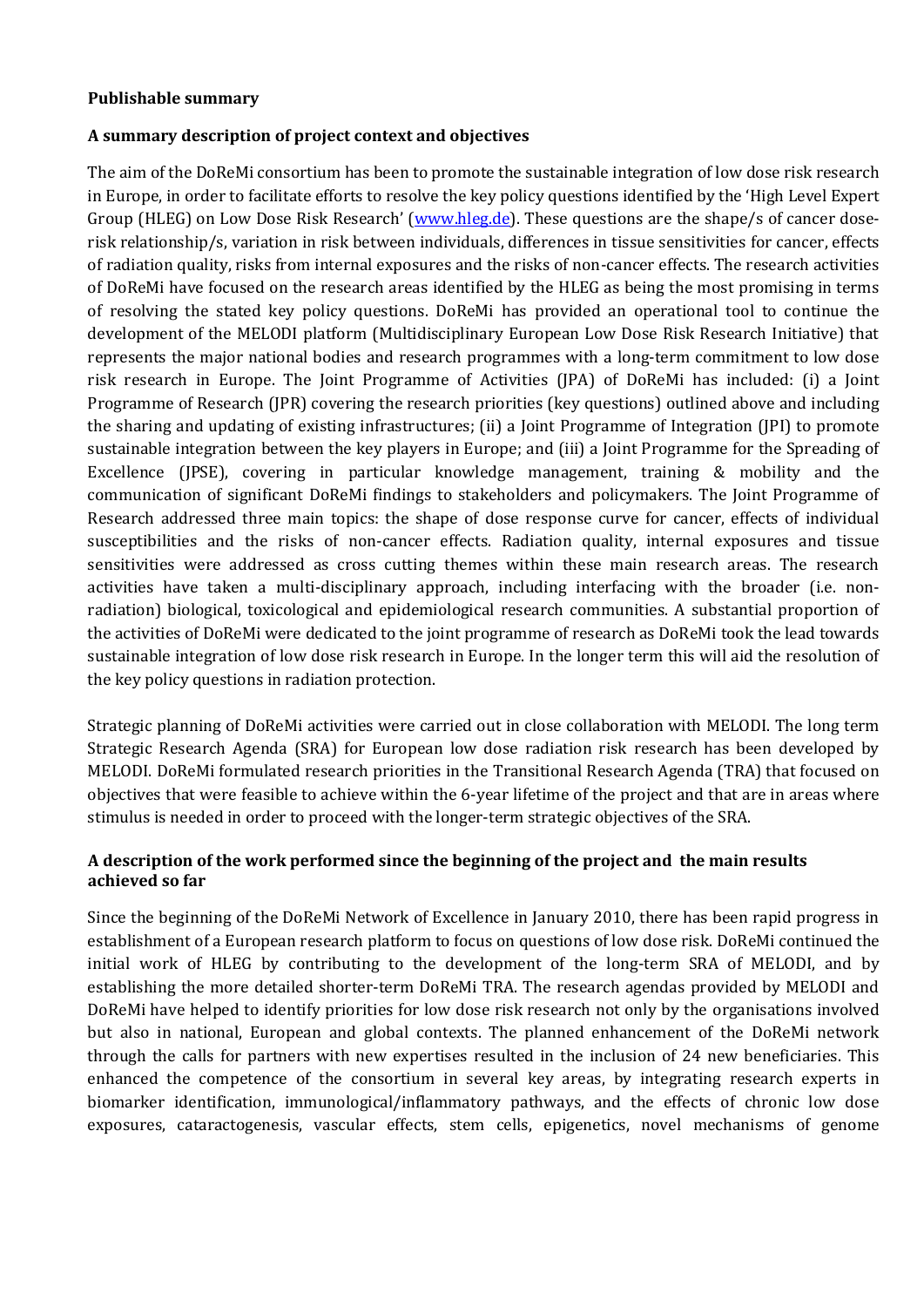reorganisation, as well as retrospective dosimetry. The three DoReMi competitive calls attracted proposals from 89 different organisations in 25 countries (including 21 European MS).

DoReMi implemented research programs addressing the three key research areas: shape of dose-response curve for cancer, individual radiation sensitivity for cancer and non-cancer effects. All RTD activities also addressed the cross-cutting issues of radiation quality, tissue sensitivity and internal emitters. Several workshops were convened to develop strategies that focused on the most promising lines of research for the three areas. Experimental programs were launched and amended in all three areas and a total of 27 new tasks were amended in the project portfolio via the calls. The RTD approaches have been closely coordinated through discussions on needs for research infrastructures and analytical platforms, as well as targeted stimulation of training and education of next-generation researchers at the European level.

The availability of suitable infrastructures for performing low dose risk research was specifically addressed by DoReMi. Experimental radiation research is highly dependent on the availability of appropriate radiation sources that are reliable, capable of delivering a range of radiations, are robust and accurate. Low dose research also needs access to well-defined epidemiological cohorts, reliable databases and biobanks and as well the appropriate platforms for analysis. After the initial mapping of infrastructures and their availability, DoReMi has provided access to several new infrastructures that will enhance the European capabilities in addressing scientific questions relevant for low dose risk.

Dissemination of information on ongoing low dose risk research to the general public, the scientific community, policy makers and stakeholders has been an important part of DoReMi networking activity. More information on DoReMi activities can be found at the DoReMi's own website [\(http://www.doremi](http://www.doremi-noe.net/)[noe.net/\)](http://www.doremi-noe.net/), which is still operational for some time after the end of the project. Through the website, DoReMi has promoted interdisciplinary interaction and increased European integration of research as well as facilitated the spreading of knowledge. The information and materials with sustainable value have been transferred to [http://www.melodi-online.eu/DoReMi/home.html,](http://www.melodi-online.eu/DoReMi/home.html) which is kept up to date also in the future.

#### **The expected final results and their potential impact and use (including the socio-economic impact and the wider societal implications of the project so far)**

Although much is known about the quantitative effects of exposure to ionising radiation, considerable uncertainties and divergent views remain about the health effects at low doses. In 2009, the HLEG identified a series of key policy questions to be addressed by a strategic European research agenda. This resulted in the establishment of the MELODI European Research Platform, to sustain the impetus and continue evolution of the research programme via the SRA. DoReMi acted as an operational tool for the sustained development of the MELODI platform between 2010-2015, creating sustainable integration of European research on low dose risk and providing answers to key policy questions. The DoReMi joint programme for research focused on the areas identified by the HLEG and MELODI as being the most promising in terms of addressing and resolving the key policy questions. By addressing the scientific basis underlying the system of radiation protection DoReMi, contributed directly to strengthening the credibility of scientific evidence relevant to the development of radiation protection policy. Ultimately DoReMi can be expected to contribute more widely to radiation protection through engagement with International Commission on Radiological Protection and other national and international bodies. The High Level and Expert Group pointed out that many EU member states have lost key competences and are no longer capable of independently retaining their current research activities in radiation sciences, with implications for effectively fulfilling operational and policy needs and obligations. Up-to-date research and education and training activities carried out by DoReMi and